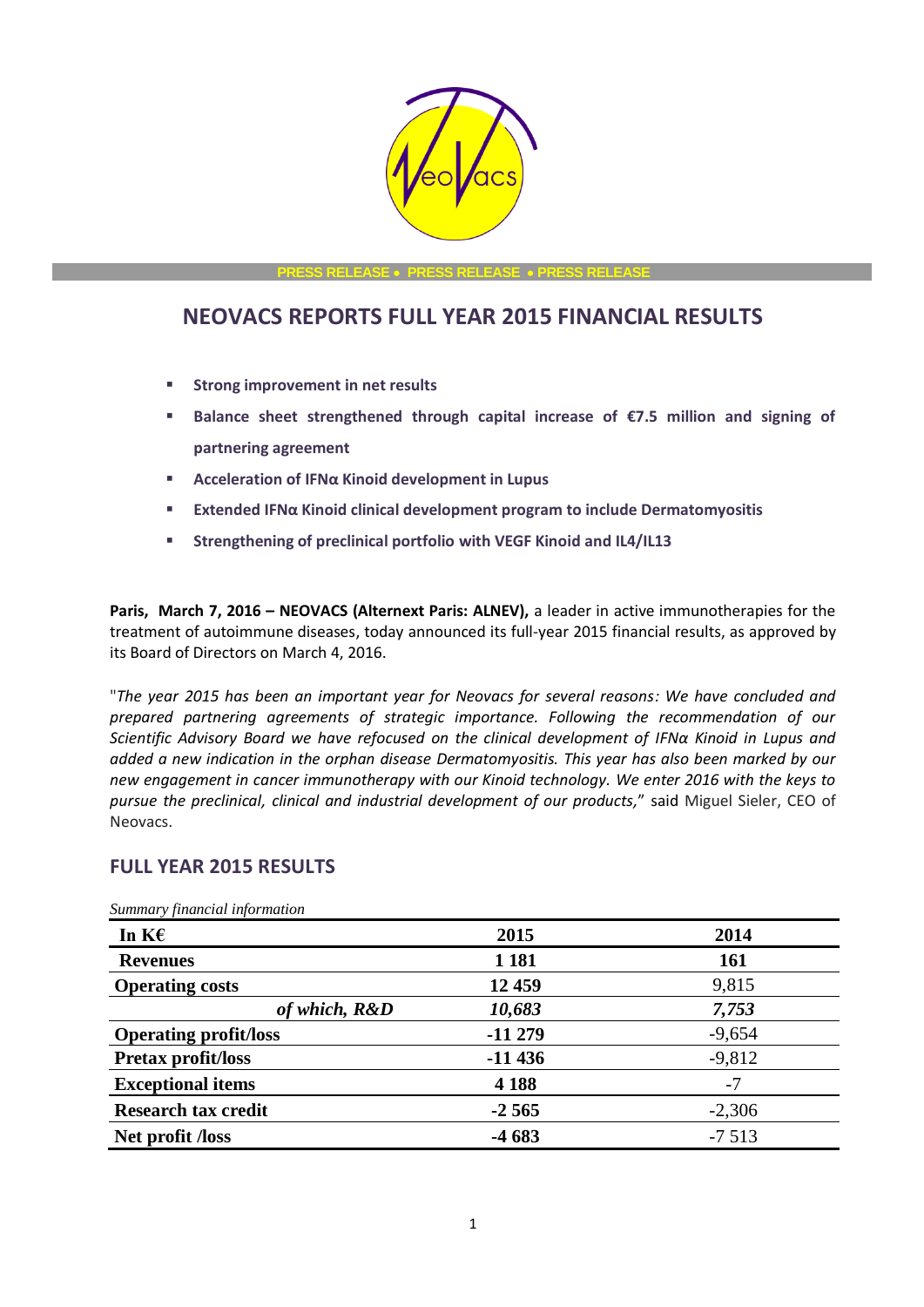As of 31<sup>st</sup> December 2015, revenues of the company amounted to  $\epsilon$ 1.2 million, an exceptional increase due to the payment of €1.0 million recorded in conjunction with the licensing agreement with the Korean group Chong Kun Dang (CKD) Pharmaceutical Corp.

As a consequence of the intensification of clinical and preclinical activities, running costs increased by 27%, mainly due to the enrolment of the first patients in the Phase IIb trial of IFNα Kinoid in Lupus. Trialrelated R&D costs now represent 86% of total expenditures, while structural cost decreased accordingly.

Operating loss was €11.3 million in 2015 compared to €9.7 million the previous year. However, the net loss improved significantly to € 4.7 million due to a loan of €4.2 million from the General Commission for Investment PIAVE and Bpifrance. Further financing and research cost reimbursements by the tax authorities totaled €2.6 million.

### **REINFORCED FINANCIAL POSITION**

In July 2015, the company strengthened its financial position by raising €7.5 million from American institutional investors, significantly improving the Company's cash on-hand.

At 31st December 2015, Neovacs had cash of €6.1 million compared to €5.6 million the previous year. This amount does not include the down payment from CKD within our licensing agreement or the new financing obtained within the PIAVE program with Bpifrance.

## **NEOVACS CONFIRMS DYNAMIC GROWTH STRATEGY**

### **Reinforcement of its scientific management and of its Scientific Advisory Board (SAB)**

Neovacs is now supported by an outstanding group of international experts under the Chairmanship of Professor Jacques Banchereau.

### **Launch of Phase IIb clinical trial of IFNα Kinoid in Lupus and extension of clinical program to Dermatomyositis**

Neovacs is progressing the Phase IIb trial in Lupus with the aim of demonstrating the efficacy of IFN $\alpha$ Kinoid, biologically and clinically, in patients suffering from moderate to severe Lupus. The recruitment of patients started in Q4 2015 in Europe, Asia and Latin America. The IFNα Kinoid development program has been expanded to include Dermatomyositis, an orphan indication in which the signature of IFNa plays a decisive role.

### **Engagement in cancer immunotherapy**

Following the recommendation of its Scientific Advisory Board, Neovacs has confirmed its planned extension into cancer immunotherapy. The objective, during 2016, is to obtain Proof of Concept in relevant animal models, before entering the clinic. The program is focused on the neutralization of tumoral growth factors including VEGF-A in different cancers, in particular colorectal and ovarian cancers.

### **Out licensing agreement with Chon Kun Dang (CKD) Pharmaceutical Corp.**

Neovacs signed, in December 2015, an exclusive out licensing agreement with CKD, leader in immunotherapy in the Korean market, where Lupus is an orphan disease. The companies plan to jointly pursue regulatory approval and commercialize IFNα.

# **CLEAR STRATEGIC VISION FOR 2016**

**Advance IFNα Kinoid development. Completion of patient recruitment for Phase IIb trial in Lupus and launch of Phase I/IIa trial in Dermatomyositis.**